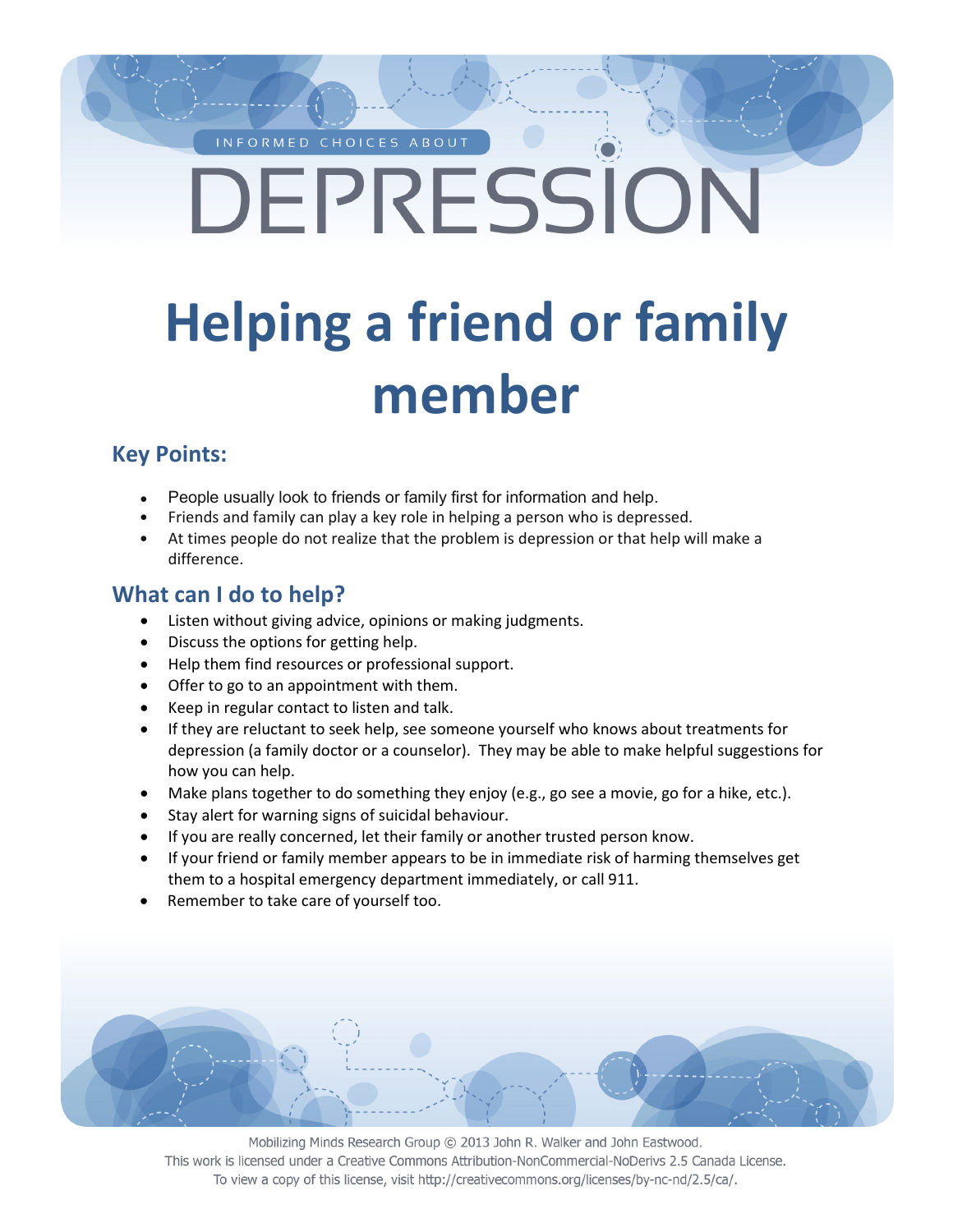# DEPRESSION

## **Helping a friend or family member**

During difficult times, most people will turn to a trusted friend or family member to talk about what they are going through. Friends and family members can play a key role in helping a person who is feeling depressed.

#### **Listen**

- Some people who are depressed keep it to themselves and want to be alone. Others want to talk about how they are feeling.
- Let them know it's alright to talk about their thoughts and feelings; and that you are here to listen and support them.
- Let them talk. Listen without judgment. Offer neutral comments and acknowledge their feelings. They probably don't want advice at this point.
- If they don't want to talk, let them know they can touch base with you later when they need someone to talk to.
- You can support them in other ways  $-e.g.,$  do something together that they enjoy. Exercise, sports and other activities (e.g., hike, bike, walk, yoga, basketball, arts and crafts, etc.) can help reduce feelings of depression.

#### **Learn about depression**

- Depression is a common and serious health problem and not something your friend or family member can 'just snap out of.'
- Everyone occasionally feels sad but this usually passes within a couple of days. When you have depression, it lasts two weeks or longer, interferes with daily life, and stops you from enjoying the things you usually enjoy.
- More than 1 in 20 people will have serious problems with depression in any year and 1 in 6 will cope with depression at some point in their lifetime.
- Depression responds well to various treatment options.

**Disclaimer:** Information in this pamphlet is provided for educational purposes only. Always consult a qualified health care professional for your specific care.

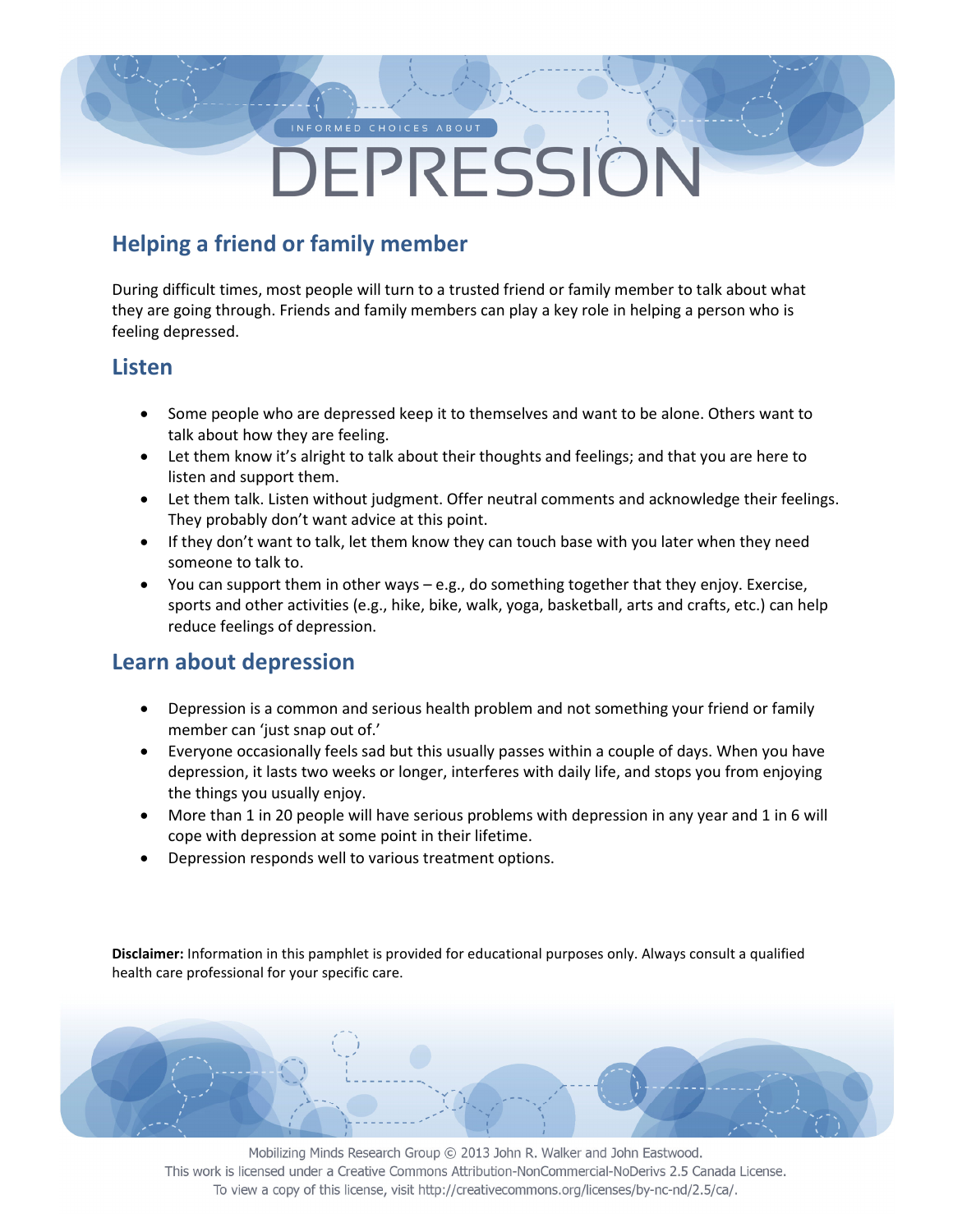# DEPRESSION

### **Seek help together**

- Seeking help can be a difficult task for someone who is feeling depressed. As part of the problem some people think that nothing will help. You can help support your friend or family member through this process in many different ways:
- Encourage them to see their family doctor or a counselor. Discussing the problem will help them find the treatment they prefer.
- Go with them to the appointment if they want extra support.
- Help them prepare a list of questions to discuss with their doctor or other professional.

### **Stay alert for warning signs of suicide**

- Severe depression needs to be treated as soon as possible.
- If you are really concerned, let their family or another trusted adult know.
- Stay alert for warning signs of suicidal behavior (e.g., talking about wanting to harm themselves).
- If your friend or family member appears to be at immediate risk (or has a plan) of harming themselves or someone else get them to a hospital emergency department immediately, or call 911.

### **Take care of yourself too**

- Although you might be worried about your friend or family member it's really important that you continue to take care of yourself too.
- Make sure you still take time to do the things that you enjoy.
- If you are feeling overwhelmed or frustrated, seek support from a trusted friend or relative or speak to a doctor or counselor yourself. Your local mood disorders association may have supports for family and friends.

## **For more fact sheets and information about depression and its treatment please visit: http://depression.informedchoices.ca**